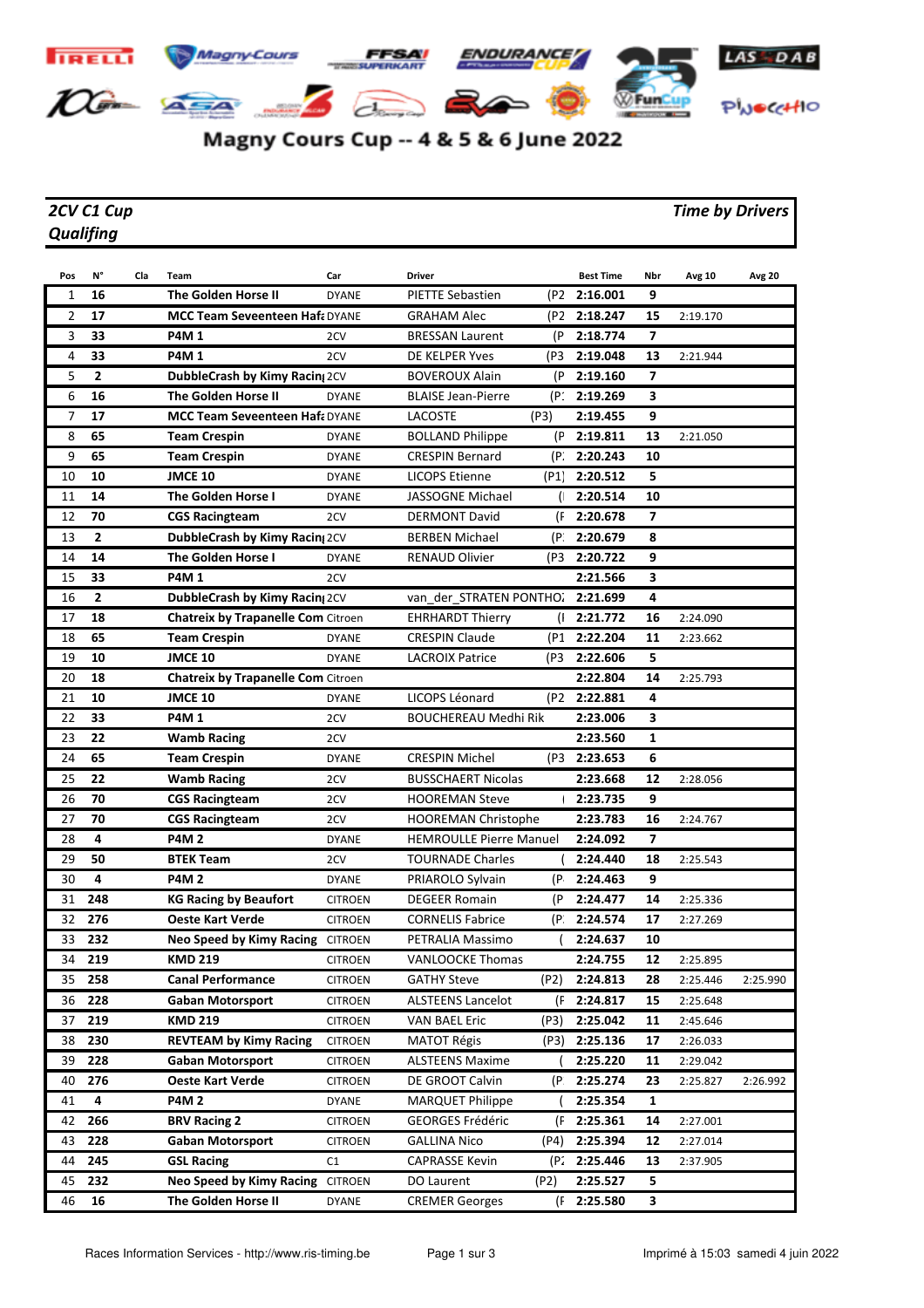| 47  | 245 | <b>GSL Racing</b>                | C <sub>1</sub> | DONNIACUO Lorenzo             |              | 2:25.623     | 12                      | 2:42.547 |          |
|-----|-----|----------------------------------|----------------|-------------------------------|--------------|--------------|-------------------------|----------|----------|
| 48  | 266 | <b>BRV Racing 2</b>              | <b>CITROEN</b> | <b>VERMEEREN Bruno</b>        |              | 2:25.756     | 8                       |          |          |
| 49  | 266 | <b>BRV Racing 2</b>              | <b>CITROEN</b> | COMMOLEY Mat                  |              | 2:25.777     | 3                       |          |          |
| 50  | 258 | <b>Canal Performance</b>         | <b>CITROEN</b> | <b>CANAL-ROBLES Manuel</b>    |              | 2:25.906     | 7                       |          |          |
| 51  | 230 | <b>REVTEAM by Kimy Racing</b>    | <b>CITROEN</b> | LEFEVRE BAUTHIERE Julien      |              | 2:25.963     | 6                       |          |          |
| 52  | 232 | Neo Speed by Kimy Racing CITROEN |                | LE LEU Thierry                | (P4)         | 2:26.022     | 8                       |          |          |
| 53  | 249 | <b>Molsen Racing</b>             | <b>CITROEN</b> | <b>THUNISSEN Benjamin</b>     |              | 2:26.067     | 19                      | 2:26.503 |          |
| 54  | 4   | <b>P4M2</b>                      | <b>DYANE</b>   | SPELEERS Dominique            |              | 2:26.067     | 7                       |          |          |
| 55  | 231 | <b>Skylimit RT by Gaban MS</b>   | <b>CITROEN</b> | DE MAEYER Kenneth             |              | 2:26.166     | 5                       |          |          |
| 56  | 219 | <b>KMD 219</b>                   | <b>CITROEN</b> | VAN HOVE Chloe                | (P           | 2:26.223     | 14                      | 2:27.396 |          |
| 57  | 207 | <b>FSA</b>                       | <b>CITROEN</b> | <b>AGENAIS Jeremy</b>         | (P           | 2:26.257     | 17                      | 2:28.038 |          |
| 58  | 232 | Neo Speed by Kimy Racing CITROEN |                | <b>DEVIS Christophe</b>       | (P.          | 2:26.345     | 10                      |          |          |
|     | 271 |                                  |                | <b>BAERT Yentl</b>            |              | 2:26.584     | 18                      |          |          |
| 59  |     | Oeste Kart Laraja                | <b>CITROEN</b> |                               | (P1)         |              |                         | 2:27.591 |          |
| 60  | 50  | <b>BTEK Team</b>                 | 2CV            | <b>CHANU Olivier</b>          | (P4)         | 2:26.638     | 6                       |          |          |
| 61  | 230 | <b>REVTEAM by Kimy Racing</b>    | <b>CITROEN</b> |                               |              | 2:26.640     | 2                       |          |          |
| 62  | 230 | <b>REVTEAM by Kimy Racing</b>    | <b>CITROEN</b> | <b>FRERE Gael</b>             | (P1)         | 2:26.657     | 5                       |          |          |
| 63  | 231 | <b>Skylimit RT by Gaban MS</b>   | <b>CITROEN</b> | <b>BOZO Katalin Krisztina</b> | $\mathbf{r}$ | 2:26.773     | 18                      | 2:29.223 |          |
| 64  | 261 | <b>PCH Automotive</b>            | <b>CITROEN</b> | LOTTEFIER Michael             | (F           | 2:26.777     | 13                      | 2:28.104 |          |
| 65  | 248 | <b>KG Racing by Beaufort</b>     | <b>CITROEN</b> | <b>SOUSSAN Philippe</b>       | (F           | 2:26.796     | 9                       |          |          |
| 66  | 261 | <b>PCH Automotive</b>            | <b>CITROEN</b> | <b>HENRY Pierre Cedric</b>    | Œ            | 2:27.033     | 18                      | 2:27.731 |          |
| 67  | 237 | <b>AG Racing Team</b>            | C1             | <b>ABRAHAMS Christopher</b>   |              | 2:27.415     | 29                      | 2:28.234 | 2:29.238 |
| 68  | 50  | <b>BTEK Team</b>                 | 2CV            | <b>CLAUDEL Stéphane</b>       |              | 2:27.485     | 5                       |          |          |
| 69  | 248 | <b>KG Racing by Beaufort</b>     | <b>CITROEN</b> | <b>KUPPER Yannick</b>         | (P1          | 2:27.617     | 15                      | 2:28.222 |          |
| 70  | 222 | Speed4fun Angels                 | <b>CITROEN</b> | LIAGRE Margaux                | (P.          | 2:27.641     | 3                       |          |          |
| 71  | 271 | Oeste Kart Laraja                | <b>CITROEN</b> |                               |              | 2:27.656     | 10                      |          |          |
| 72  | 222 | <b>Speed4fun Angels</b>          | <b>CITROEN</b> | <b>DEBROUX Olivier</b>        | (P.          | 2:27.727     | 11                      | 2:30.134 |          |
| 73  | 238 | <b>ZP Racing Team</b>            | <b>CITROEN</b> | <b>ZAHNEN Pierre</b>          | (P1          | 2:27.729     | 28                      | 2:29.406 | 2:30.352 |
| 74  | 265 | <b>Team Real</b>                 | <b>CITROEN</b> | DE VLAEMINCK Lenz             |              | 2:27.814     | 34                      | 2:28.569 | 2:29.518 |
| 75  | 250 | <b>Crash Test by Kimy Racing</b> | <b>CITROEN</b> | <b>BOVEROUX Alain</b>         |              | (P 2:27.893  | 4                       |          |          |
| 76  | 249 | <b>Molsen Racing</b>             | <b>CITROEN</b> | DE MOL Jerome                 | (P.          | 2:27.937     | 20                      | 2:28.999 |          |
| 77  | 261 | <b>PCH Automotive</b>            | <b>CITROEN</b> | <b>MUNSTER Gregoire</b>       |              | 2:28.004     | 7                       |          |          |
| 78  | 255 | FF Motorsport Warner Exp CITROEN |                | <b>SORDINI Federico</b>       | (P.          | 2:28.076     | 10                      |          |          |
| 79  | 253 | <b>Team Lagrange</b>             | <b>CITROEN</b> | LEFEBRE Michel                | (P2)         | 2:28.201     | 15                      | 2:29.669 |          |
| 80  | 207 | FSA                              | <b>CITROEN</b> | <b>VANHERCKE Bruno</b>        |              | 2:28.395     | 19                      | 2:30.968 |          |
| 81  | 222 | <b>Speed4fun Angels</b>          | <b>CITROEN</b> | <b>HERTSENS Olivier</b>       |              | (P! 2:28.545 | 5.                      |          |          |
| 82  | 271 | Oeste Kart Laraja                | <b>CITROEN</b> | <b>BIJNENS Maarten</b>        | (P           | 2:28.665     | 12                      | 2:30.014 |          |
| 83  | 51  | 51 Tracanet                      |                |                               |              | 2:29.029     | 6                       |          |          |
| 84  | 206 | <b>BRV-Racing</b>                | <b>CITROEN</b> |                               |              | 2:29.490     | 12                      | 2:31.766 |          |
| 85  | 255 | FF Motorsport Warner Exp         | <b>CITROEN</b> | <b>OREL Antoine</b>           | (P3)         | 2:29.496     | 24                      | 2:32.124 | 2:33.622 |
| 86  | 231 | <b>Skylimit RT by Gaban MS</b>   | <b>CITROEN</b> |                               |              | 2:29.750     | 11                      | 2:40.247 |          |
| 87  | 238 | <b>ZP Racing Team</b>            | <b>CITROEN</b> | ZAHNEN Julien                 | (P2)         | 2:29.824     | 10                      |          |          |
| 88  | 222 | <b>Speed4fun Angels</b>          | <b>CITROEN</b> | ROISEUX Antoine               | (P           | 2:30.169     | $\overline{\mathbf{z}}$ |          |          |
| 89  | 250 | <b>Crash Test by Kimy Racing</b> | <b>CITROEN</b> | <b>BOVEROUX Antoine</b>       |              | 2:30.381     | 18                      | 2:31.961 |          |
| 90  | 299 | <b>GSL Racing</b>                | <b>CITROEN</b> | <b>BECERRA Ewan</b>           | (P.          | 2:30.479     | 19                      | 2:30.877 |          |
| 91  | 237 | <b>AG Racing Team</b>            | C1             |                               |              | 2:30.714     | 4                       |          |          |
| 92  | 201 | 3PDB                             | <b>CITROEN</b> | PATZE André                   | (P2)         | 2:30.986     | 7                       |          |          |
| 93  | 206 | <b>BRV-Racing</b>                | <b>CITROEN</b> | DE WELL Marc                  | (P1          | 2:31.186     | 4                       |          |          |
| 94  | 201 | 3PDB                             | <b>CITROEN</b> | <b>PATZE Guillaume</b>        | (P∶          | 2:31.541     | 13                      | 2:33.657 |          |
| 95  | 255 | FF Motorsport Warner Exp CITROEN |                |                               |              | 2:31.875     | 2                       |          |          |
| 96  | 222 | <b>Speed4fun Angels</b>          | <b>CITROEN</b> | <b>FRANCOIS Evelyne</b>       | (F           | 2:32.063     | 8                       |          |          |
| 97  | 206 | <b>BRV-Racing</b>                | CITROEN        | DE CONINCK Alain              | (P           | 2:32.102     | 9                       |          |          |
| 98  | 299 | <b>GSL Racing</b>                | <b>CITROEN</b> | <b>GYSEMBERGH Louis</b>       |              | 2:32.477     | 6                       |          |          |
| 99  | 299 | <b>GSL Racing</b>                | <b>CITROEN</b> | GYSEMBERGH Sonia              |              | 2:32.714     | 12                      | 2:34.659 |          |
| 100 | 253 | <b>Team Lagrange</b>             | <b>CITROEN</b> | <b>WYERS Kobe</b>             | (P3)         | 2:34.666     | 19                      | 2:37.462 |          |
| 101 | 201 | 3PDB                             | <b>CITROEN</b> | DE BOECK Eric                 | (P3)         | 2:35.489     | $\overline{ }$          |          |          |
| 102 | 201 | 3PDB                             | <b>CITROEN</b> | PEIGNEUR Jean-Luc             |              | 2:35.622     | 6                       |          |          |
| 103 | 206 | <b>BRV-Racing</b>                | <b>CITROEN</b> | DI PLACIDO Lorenzo            |              | 2:35.718     | 1                       |          |          |
| 104 | 250 | <b>Crash Test by Kimy Racing</b> | <b>CITROEN</b> | PHILIPPE Krystel              | (P2)         | 2:40.310     | 4                       |          |          |